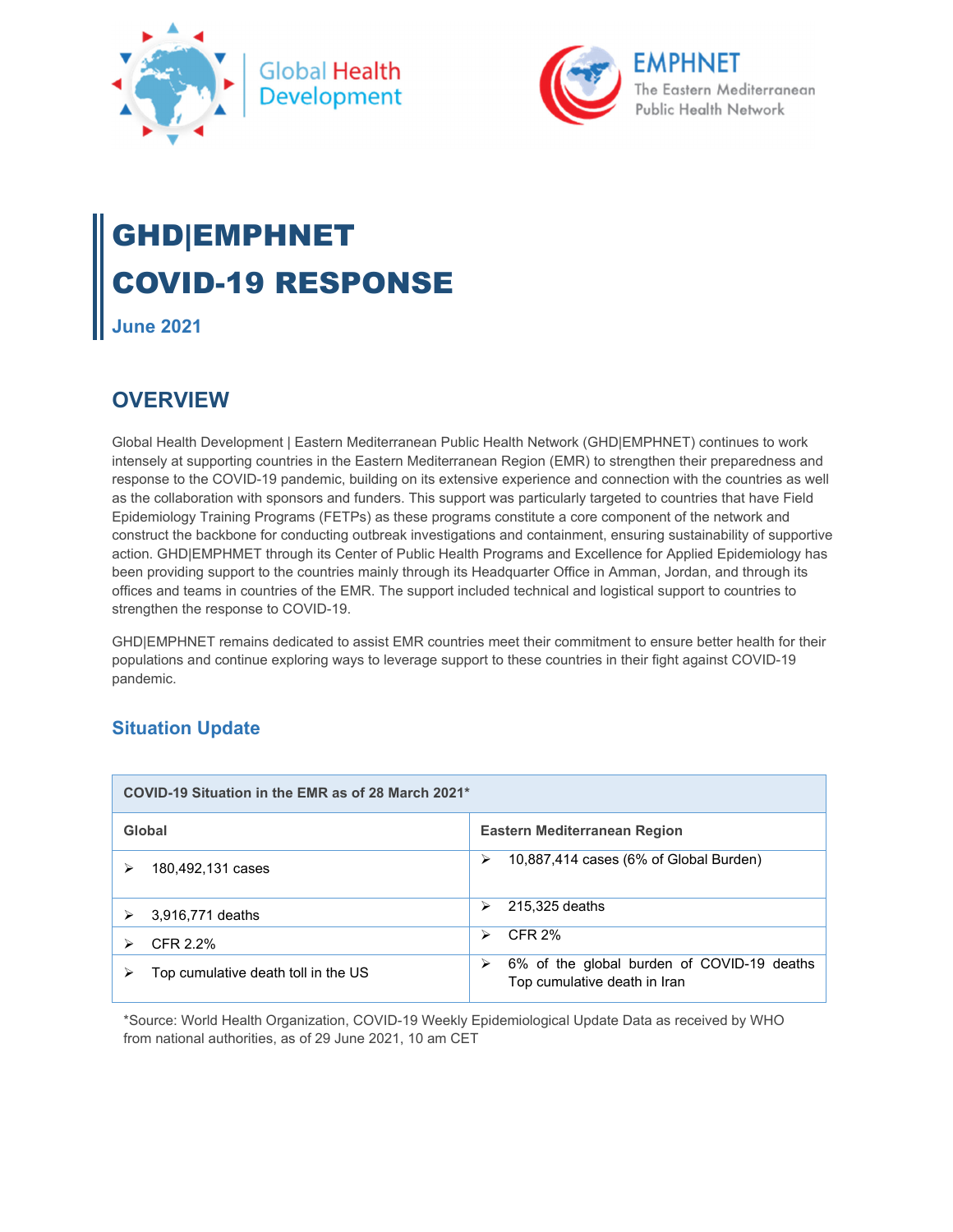## **1. Public Health Emergency Management Center (PHEMC)**

Acting as the coordinating hub to support emergency preparedness and response among GHD|EMPHNET's various public health programs, PHEMC continued to provide its support to countries in the EMR by maximizing their efforts, engagement, and involvement in response to the COVID-19 pandemic. PHEMC continued to support rapid response activities, Risk Communication and Community Engagement (RCCE), information exchange and documentation, field activities such as contact tracing and field investigation, and strengthening event-based surveillance.

Throughout the last quarter, PHEMC has supported the emergency preparedness and response efforts in the EMR through the following activities:

- Supported an "Inter-Country Workshop to Share Lessons Learned from the Undertaken Rapid Response Activities in Yemen and Afghanistan" in which both countries shared experiences related to rapid response deployment activities supported by GHD|EMPHNET during the previous quarter, in addition to best practices and lessons learned.
- As part of the preparatory work to support Morocco's border health activities, PHMEC supported "Rapid Assessment of Point of Entry Capacity (RAPC) Tool orientation session targeting public health personnel from Points of Entry (PoEs) and relevant professionals from Morocco.
- Continuous efforts are taking place such as technical preparatory meetings with CDC Global Border Health Team and along with representatives from countries to support cross-border activity between Tunisia and Libya which are delayed due to the current COVID-19 situation in both countries.
- Ongoing efforts to strengthen partnership with Public Health England to support the development and strengthening of multisector coordination in priority countries in EMR. This new collaboration builds on previous efforts after the success of the multisector coordination workshop and focuses on the learning from and opportunity COVID-19 creates to catalyze development of multisector coordination.
- Continued to provide logistical support to Afghanistan, Libya and Sudan in strengthening their integrated eventbased surveillance (EBS) system.
- Ongoing efforts to conduct an assessment of the COVID-19 surveillance systems in humanitarian settings in Iraq. The assessment protocol was developed and reviewed by CDC.

Moreover, GHD|EMPHNET has been highly contributing to supporting AFRICA CDC in training and deployment of 1000 Community Health Workers (CHW) in a number of EMR countries; namely Egypt, Somalia, Sudan, and Morocco. This comes in support of the collaboration of all stakeholders to meet the African Unions' target of deploying 1 million Community Health worker by the end of 2020. Under the partnership for accelerating COVID19 testing (PACT initiative). GHD|EMHPHNET worked on high levels of technical and operational coordination with National representatives from the Ministries of Health in targeted countries to conduct training of trainer workshops to selected health staff that will replicate the training to 200 CHW in each country.

The field work of the first phase of the project has been finalized in each of Egypt, Somalia, and Sudan, and the three countries expressed interest in taking to the project to scale by moving into a second phase. All proposals have been submitted jointly with support from GHD|EMPHNET and are currently pending approval from CDC Africa to proceed. Below are some updates from Morocco and Sudan.

#### **Morocco**

A total number of 194 CHW from 9 regions were trained and deployed to the field. The deployment will be focused on contact tracing of COVID19 activities and will include community sensitization and awareness sessions to local communities. The CHW are supervised by the previously trained 10 supervisors and progress reports are regularly shared with the National Coordinator from the MOH in Morocco. Below are key updates from the field:

o CHW/Vs were able to conduct 7120 households' visits in Morocco. A total of 13909 suspected cases of COVID-19 were identified and referred to take the COVID-19 PCR tests. 1522 of these cases were confirmed positive COVID-19. These cases were identified through mass screening, active case finding, detection points, and self-declaration.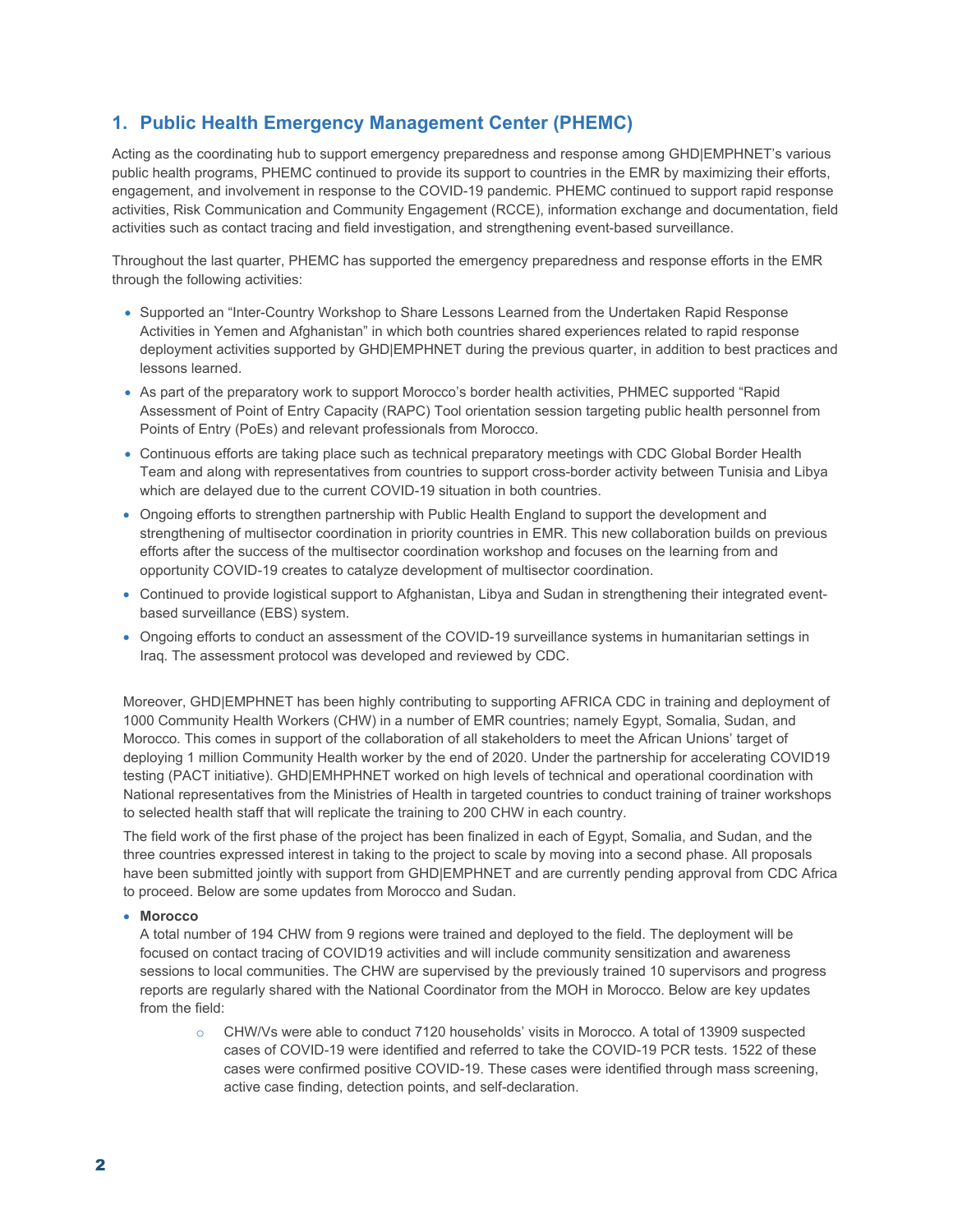$\circ$  The CHW/Vs conducted awareness raising activities and mainly shared information on COVID-19, symptoms, mode of transmission and other various messages which through different channels that are detailed.

#### **Sudan**

GHD|EMPHNET has discussed with the Federal Ministry of Health (FMOH) in Sudan initiating another activity under PACT, which aims to support ongoing COVID-19 surveillance efforts by deploying 10 responders (epidemiologists, IPC experts, laboratory technicians, etc). The FMOH is now working on finalizing the nominated list of experts who will be supporting this activity.

### **2. Polio Eradication and Routine Immunization**

During the last quarter, the Polio and RI team has conducted the following in response to the COVID-19 pandemic in Iraq:

- GHD|EMPHNET continues working with MoH to finalize the development of health promotional materials to increase population demand for vaccination and to minimize the harmful impact of the COVID-19 emergency on immunization. A progress has been achieved, as the final version of the poster has been approved by MoH and GHD|EMPHNET, and it is on its way for distribution in selected sites There will be 23 billboard posters to be placed in selected sites in all provinces. Furthermore, a total number of 2000 large posters will be distributed to the main health centers and 4000 small posters will be distributed to private clinics, hospitals and other health units. The posters have been translated into Kurdish language.
- GHD contributed to support the smooth introduction of the COVID-19 vaccine through supporting the conduction of training workshops on the rollout of COVID-19 vaccine in two important sites: Medical city and Ibn Sina Hospitals in Baghdad. A total number of 40 health staff from the two hospitals were trained on COVID-19 vaccine types, targeted age groups, organization of vaccination sessions at the vaccination sites, vaccine storage and handling, vaccine administration, AEFI and reporting, communication with the public, registration on the electronic platform and reporting and medical waste management.

During the last quarter, GHD|EMPHNET contributed to the following COVID-19 related Activities in Afghanistan:

- The GHD country team developed the online daily reporting system in DHIS2 for COVID-19 vaccine coverage. The analytical report of the data is being shared with H.E the Minister of Public Health on a daily basis. In addition, the online dashboard which has visualization in numbers, charts, tables and graphs has been developed for COVID-19 vaccine coverage. Furthermore, the country team has developed the narrative and analytical report and shared it with the top management and media. Moreover, the issue regarding data management of COVID-19 from provincial level has been shared at the national level and appropriate feedback has been provided.
- To improve immunization frontline workers' capabilities in limiting the risk of SARS-CoV-2 transmission during vaccination sessions in Afghanistan, GHD|EMPHNET, in close coordination with MoPH Afghanistan, successfully conducted six batches of Infection Prevention and Control (IPC) training in three provinces and a total of 180 vaccinators were trained on IPC, with these six batches the 10 training batches were completed in Afghanistan.
- GHD|EMPHNET's country team supervised the process of COVID- 19 vaccine implementation.
- During the last quarter GHD|EMPHNET supported 480 supportive supervision missions in Afghanistan to strengthen routine immunization and minimize the risk of COVID-19 transmission to health workers.
- During the reported period, GHD|EMPHNET's country team visited 6 provinces. These missions were not only to provide technical support to the routine immunization but also followed up on the national emergency action plan at the provincial level that was developed during the previous quarter.

As the challenges faced by immunization programs and health systems in general the COVID-19 pandemic created, there is an urgent need to accelerate the pace of integration and coordination between different programs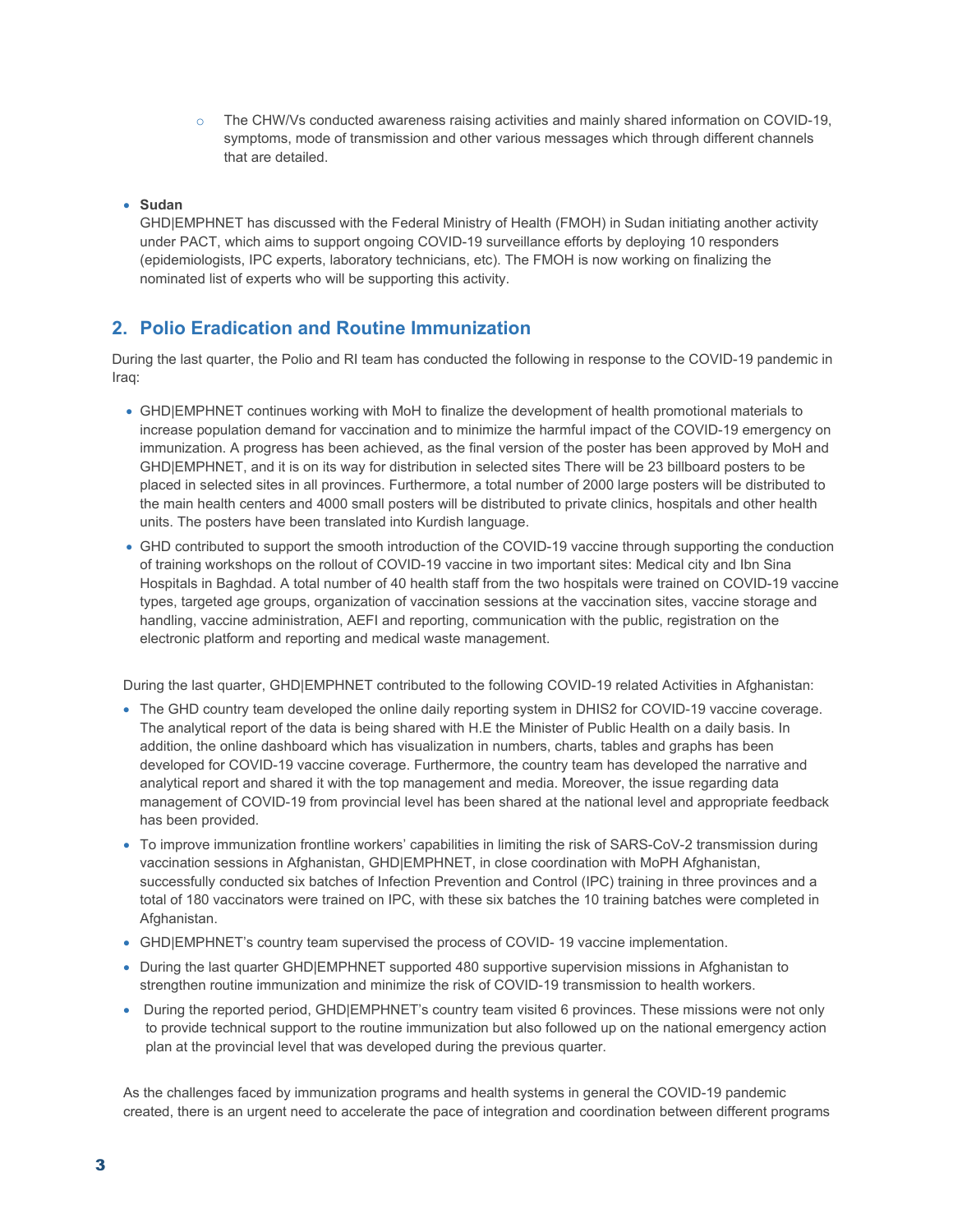to reach flexible systems capable of achieving equity in providing services and the optimal use of resources. As a response, GHD|EMPHNET supported many activities to enhance this direction, including:

- Development of a policy brief on Immunization and UHC utilizing the findings of the review conducted at the beginning of the year on the position of immunization on UHC related policies and strategies followed by consultation workshop with concerned stockholders.
- Conduction of regional workshop on" Accelerating Polio Integration within the Context of Polio End Game Strategy in Selected EMR Countries" in Amman Jordan June 27-29. GHD|EMPHNET hosted the workshop in collaboration with US CDC, WHO, UNICEF, Gavi and Bill and Melinda Gates Foundation. Participants were from Afghanistan, Egypt, Iraq, Jordan, Somalia, Sudan, and Yemen. The workshop focused on exchanging experiences and lessons learned about building on polio capacities to address other countries' public health priorities. Experts from the global and regional level provided updates on new strategies related to polio and immunization and the new initiative and insights on building integrated sustainable systems learning from the challenging COVID19 experience. The workshop focused on sharing experiences and best practices in different priority areas and finding potential options for mobilizing the additional resources necessary to support the implementation of the prepared action plans.
- Conduction of the regional workshop on positioning immunization as a backbone for Universal Health Coverage agenda workshop, Amman, Jordan June 30- July 1. the workshop was hosted by GHD|EMPHNET in collaboration with the support of US CDC and participation of WHO and UNICEF. Participants were from Afghanistan, Egypt, Iraq, Jordan, Somalia, Sudan and Yemen. The workshop focused on exchanging experiences and lessons learned about building and ensuring sustainable immunization programs as an integral part of national strategies for universal health coverage, and potential options for system reform, to build synergies between immunization programs and UHC policies and strategies.

During the previous quarter, GHD announced a call for proposals for "EMR Operational Research Studies" mini-grants opportunity. The operational studies mini-grants opportunity announcement targeted researchers, Public Health Empowerment Program (PHEP) and Field Epidemiology Training Program (FETP) residents and graduates and other public health professionals in priority EMR countries. GHD call for proposals for EMR operational research studies" mini-grants opportunity aimed at improving COVID-19 pandemic response in the EMR. Out of the 61 proposals received, GHD and CDC selected 5 operational studies proposals from four countries (namely Pakistan, Egypt, Somalia, and Sudan) to receive mini-grant support to implement their proposals.

However, in previous quarters two studies were dropped out due to lack of necessary approvals from concerned authorities. This brought the total mini grants supported into 3 grants as follows:

- Assessment of personal protective equipment (PPE) related SARS-COV 2 infections among the health care workers in COVID-19 isolation wards of major hospitals in District Peshawar, Khyber Pakthunkhwa Province, Pakistan.
- Evaluation of Multisectoral Approach for COVID-19 Pandemic in Sudan: Structure, Management processes, Outcome, and Lesson learnt.
- Evaluating the Impact of COVID-19 in Somalia: Perspective from Health Professionals and Displaced Populations.

During the previous quarter, all initial reports were received for the abovementioned projects, reviewed by GHD technical team, and feedback was sent to all Principal Investigators (PIs) to finalize their reports and submit final drafts during this quarter. Hence, final reports were received and approved during this quarter.

GHD and CDC provided technical support to link the selected recipients / (PIs) with CDC and GHD technical focal persons to work closely together on the methodology as well as follow-up during implementation of the projects and finally ensure dissemination of results.

Finally, as part of GHD's contribution to the CDC funded EMR Demand assessment, four monitoring field visits were conducted in June to Afghanistan, Jordan, Lebanon, and Pakistan, with the aim to monitor, control and maintain the quality of field data collection conducted by 3 implementing partners in these countries (ORCA in Afghanistan, CRD in Jordan and Lebanon and Gallup in Pakistan). During these visits, extensive monitoring of the quality of data collection activities were conducted for this region-wide study.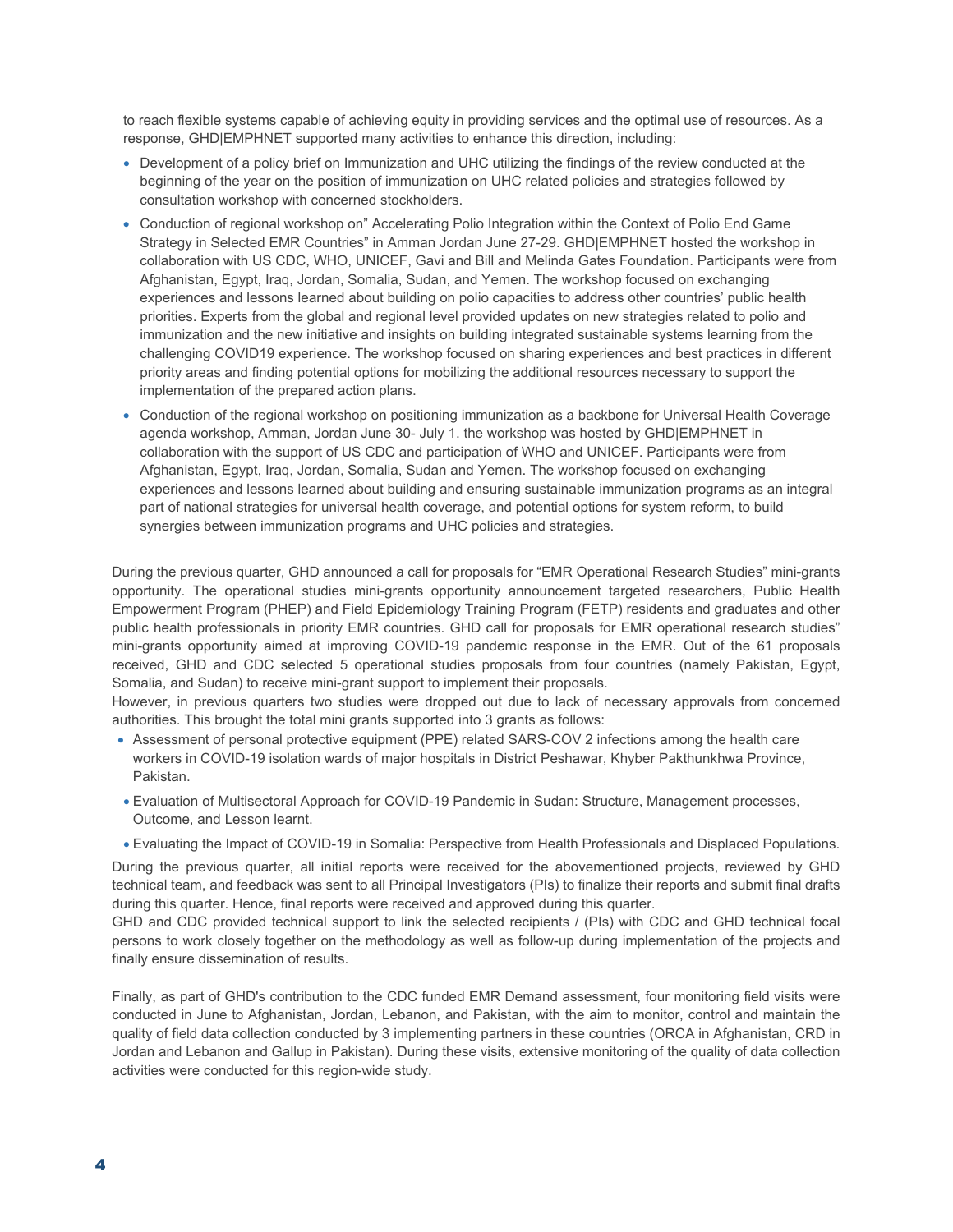Furthermore, and as part of the same regional demand assessment, GHD finalized a social listening activity that focused on assessing the social and behavioral determinants of COVID-19 under-vaccination, with the focus on the role of rumors and misinformation on vaccine hesitancy.

# **3. Research and Policy**

The research and policy team has successfully supported the following publications:

| Authors                                                                                                                                 | Title                                                                                                                                                                                             | Citation                                                                     |
|-----------------------------------------------------------------------------------------------------------------------------------------|---------------------------------------------------------------------------------------------------------------------------------------------------------------------------------------------------|------------------------------------------------------------------------------|
| Ali S, Khalid S, Afridi<br>M, Akhtar S, Khader<br>YS, Akhtar H.                                                                         | Notes From the Field: The Combined<br>Effects of Tocilizumab and Remdesivir in a<br>Patient With Severe COVID-19 and<br>Cytokine Release Syndrome                                                 | JMIR Public Health Surveill. 2021 May<br>19;7(5):e27609. doi: 10.2196/27609. |
| Akhtar H, Akhtar S,<br>Rahman FU, Afridi M,<br>Khalid S, Ali S, Akhtar<br>N, Khader YS, Ahmad<br>H, Khan MM.                            | An Overview of the Treatment Options<br>Used for the Management of COVID-19 in<br>Pakistan: Retrospective Observational<br>Study                                                                  | JMIR Public Health Surveill. 2021 May<br>27;7(5):e28594. doi: 10.2196/28594. |
| Akhtar H, Afridi M,<br>Akhtar S, Ahmad H,<br>Ali S, Khalid S, Awan<br>SM, Jahangiri S,<br>Khader YS.                                    | Pakistan's Response to COVID-19:<br>Overcoming National and International<br>Hypes to Fight the Pandemic                                                                                          | JMIR Public Health Surveill. 2021 May<br>19;7(5):e28517. doi: 10.2196/28517. |
| Fahim M, Ghonim H,<br>Roshdy W, Naguib A,<br>Elguindy N,<br>AbdelFatah M.<br>Hassany M, Mohsen<br>A, Afifi A, Eid A                     | Coinfection With SARS-CoV-2 and<br>Influenza A(H1N1) in a Patient Seen at an<br>Influenza-like Illness Surveillance Site in<br>Egypt: Case Report                                                 | <b>JMIR Public Health Surveill</b><br>2021;7(4):e27433 DOI: 10.2196/27433    |
| Abu El Sood H; Ali<br>Abu Kamer S; Kamel<br>R; Magdy H; Osman<br>F; Fahim M; Mohsen<br>A; AbdelFatah M;<br>Hassany M; Afifi S;<br>Eid A | The Impact of Implementing the Egypt<br>Pandemic Preparedness Plan for Acute<br>Respiratory Infections in Combating the<br>Early Stage of the COVID-19 Pandemic,<br>February-July 2020: Viewpoint | <b>JMIR Public Health Surveill</b><br>2021;7(5):e27412 DOI: 10.2196/27412    |

## **4. Knowledge Exchange and Networking**

The knowledge Exchange and Networking Unit led the activity of the EMPHNET COVID-19 operational Research Symposium, which was attended by over 200 public health professionals from across the region and beyond. The symposium saw the presentation of 16 abstracts over two days of three-hour sessions and hosted two keynote speakers. Two videos were also presented during the symposium, one of which highlighted the work of FETPs during the COVID-19 pandemic. This Symposium was held under the Center of Excellence for Applied Epidemiology and was held on April 7 and 8. 2021.